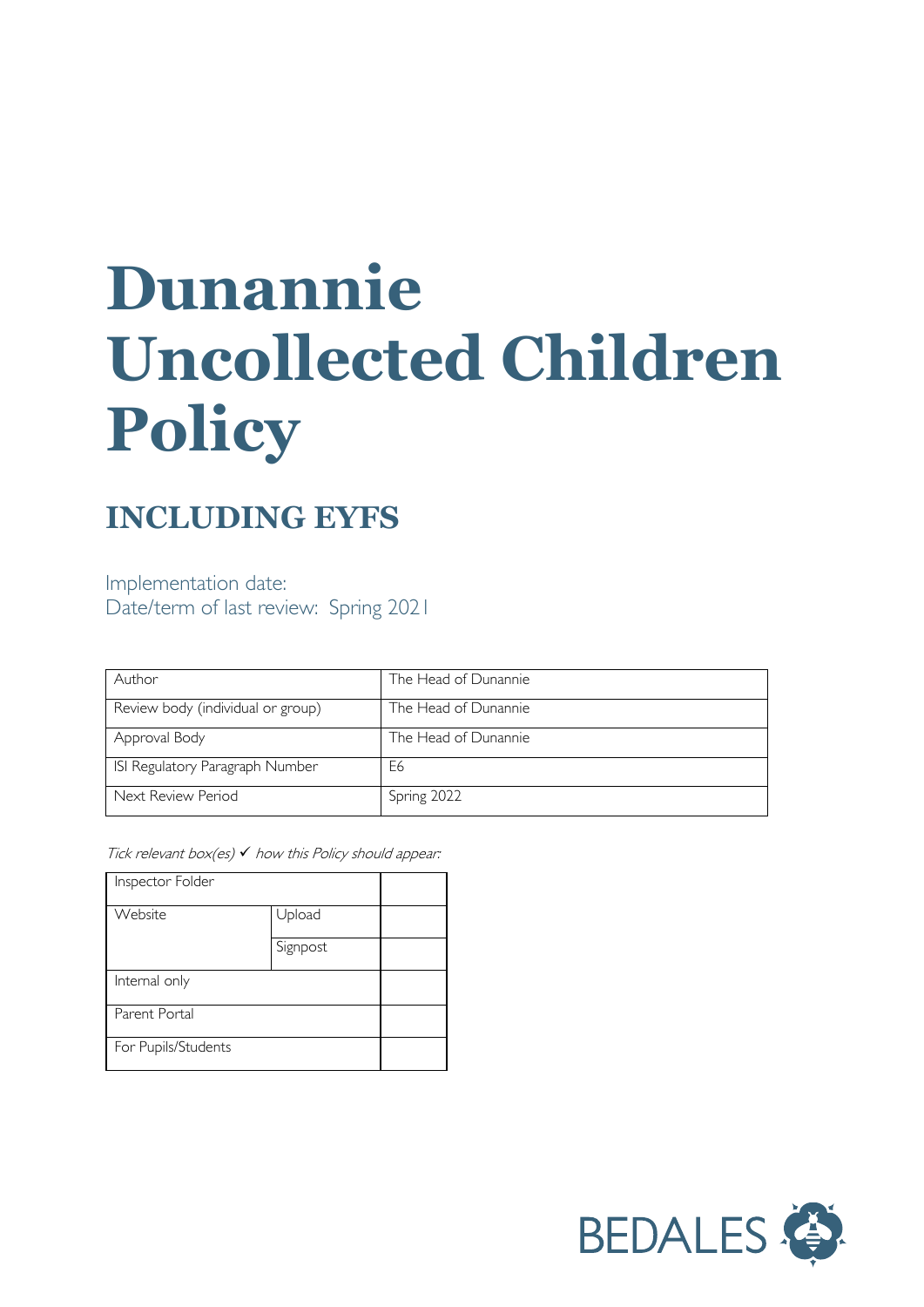# **Dunannie Uncollected Children Policy**

## **Dunannie Uncollected Children Policy**

#### Uncollected Children

Should a child or children remain after the end of the Nursery session in the morning or at the end of the school day for Nursery to Year 3 the following procedures will be implemented:

### Nursery to Year 3

- A member of staff will remain with the child in the Library, Classroom or Nursery, for ten minutes.
- One member of staff will ask the school office if there have been any messages from the parent or carer. If there has been a message to say the parent is on their way the child and the member of staff will wait in the Library, Classroom or Nursery, until the parent arrives.
- If no messages have been received, the school office (or if unavailable, a member of staff) will try to make contact with the parent or carer. If a parent cannot be contacted the named emergency contact person will be telephoned to come to collect the child. In the event that no contact can be made with either the parent/carer or emergency contact person, Nursery children will be taken back to the Nursery at the end of the morning session, Reception to Year 3 children will join Swallow Club. Uncollected Nursery children at the end of the afternoon will also join Swallow Club.
- If a Nursery child remains at the end of the morning Nursery session, lunch will be provided.
- A Nursery child would then stay for the Afternoon Nursery session until the parent/carer or emergency contact person arrives.
- If a child is uncollected from Swallow club by 5.45pm and no contact can be made with any named carers, Swallow Club Staff will contact a member of the Dunannie/ Dunhurst Senior Management Team.
- In the event that a child remains uncollected, contact will be made with the School Safeguarding Lead (Sharon Rose, Dunannie or Graeme Thompson, Dunhurst) who can inform Social Services if necessary.